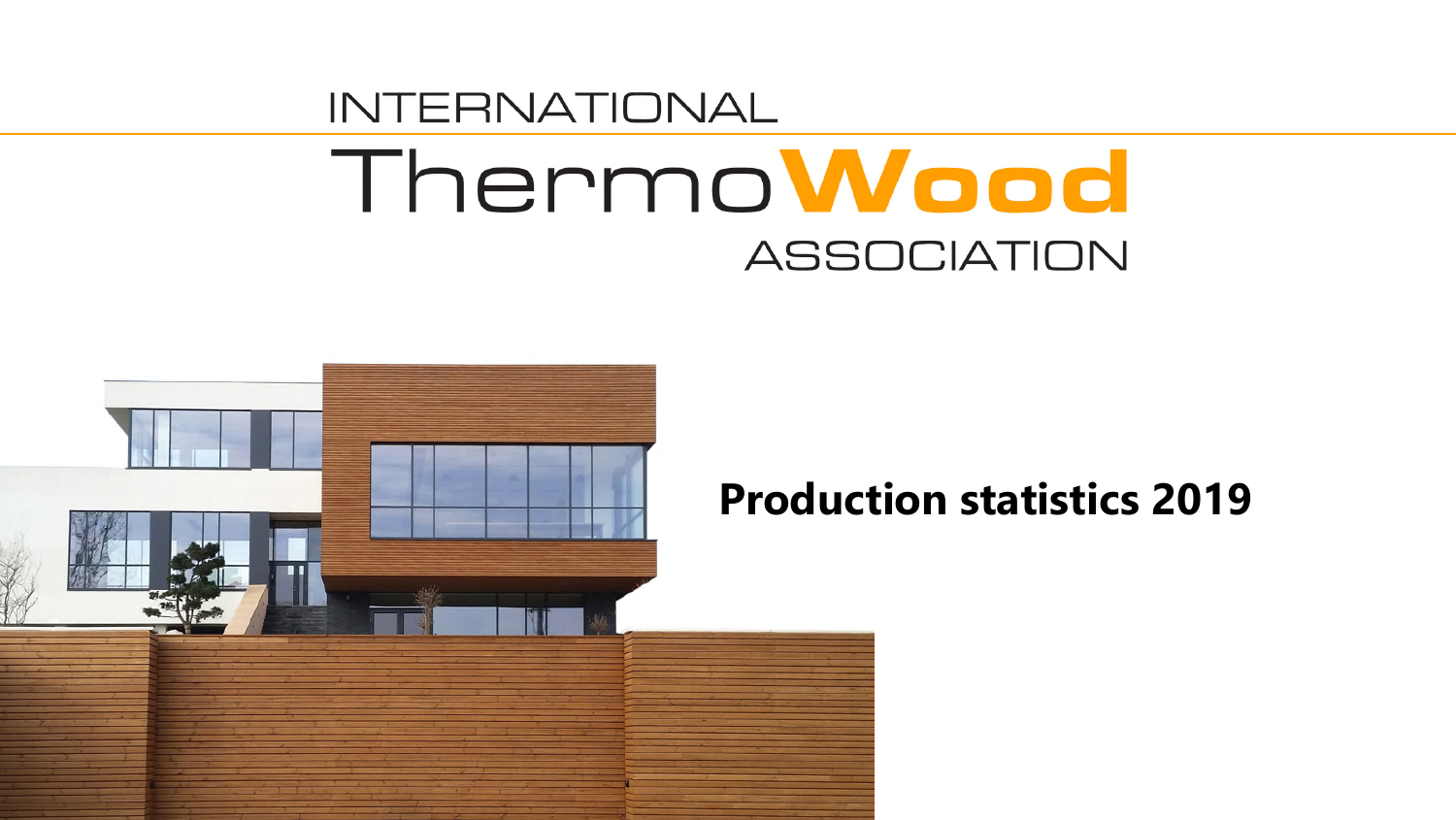

**ThermoWood® PRODUCTION**

ThermoWood® is a registered trademark owned by the International ThermoWood Association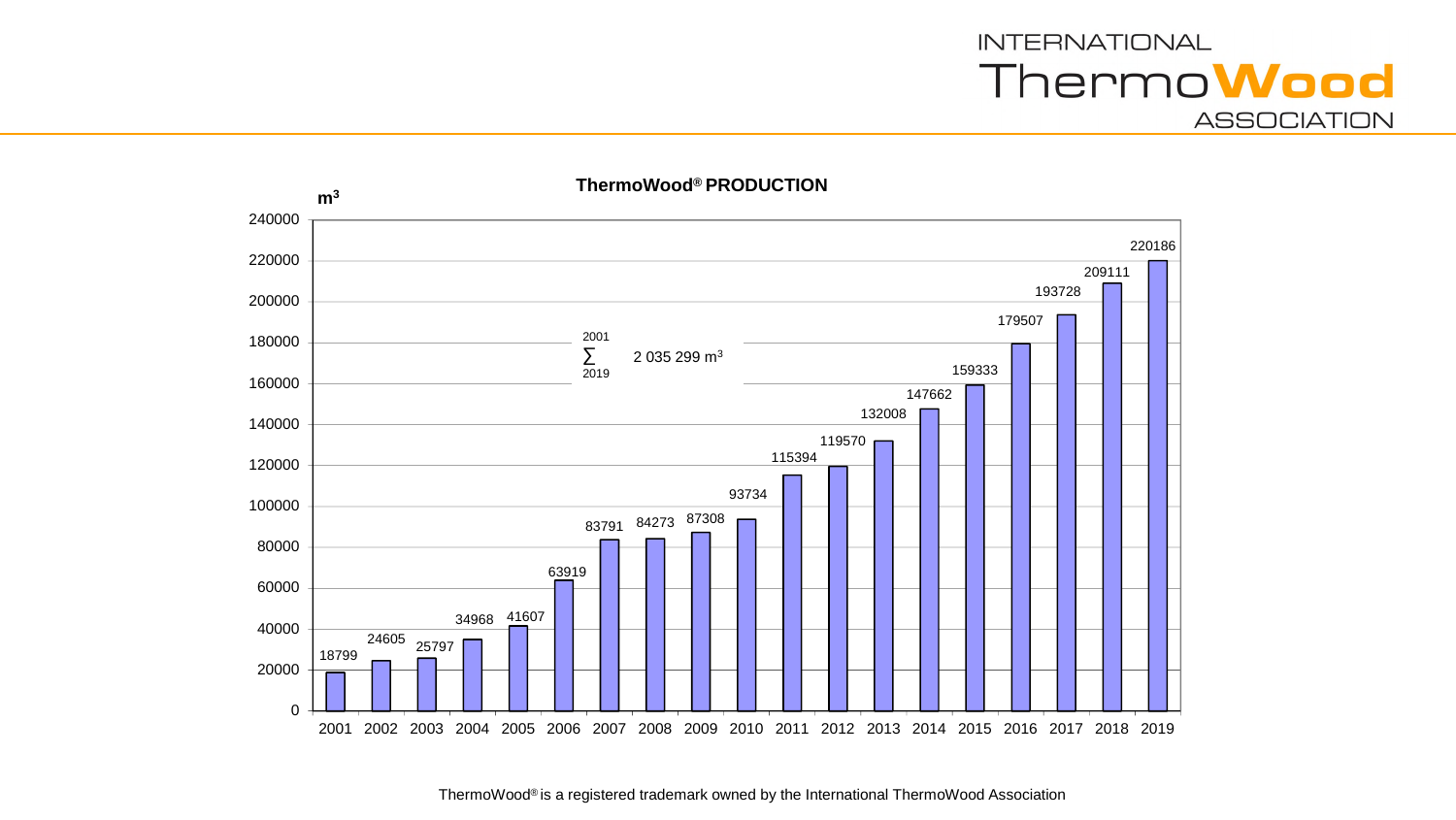**ThermoWood® MARKET AREA**



ThermoWood® is a registered trademark owned by the International ThermoWood Association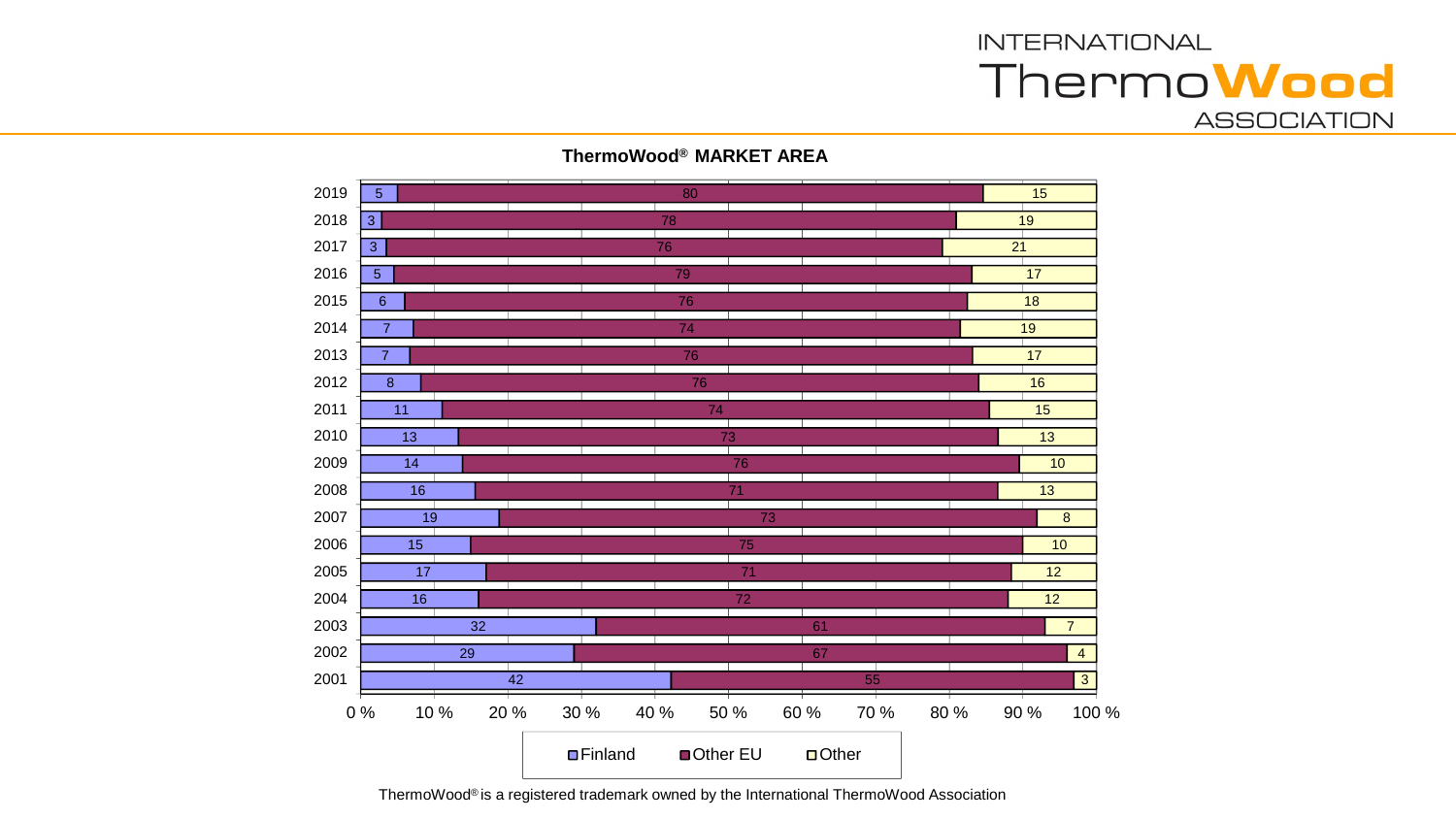**ThermoWood® WOOD SPECIES**

| 2019 |     |                 | 48                    |         |      |                         |                | 41   |                       |                |                         | 10                   |
|------|-----|-----------------|-----------------------|---------|------|-------------------------|----------------|------|-----------------------|----------------|-------------------------|----------------------|
| 2018 |     |                 | 46                    |         |      |                         |                | 43   |                       |                |                         | 10                   |
| 2017 |     |                 | 48                    |         |      |                         |                | 44   |                       |                |                         | $\overline{8}$       |
| 2016 |     |                 | 45                    |         |      |                         |                | 46   |                       |                |                         | $\boldsymbol{9}$     |
| 2015 |     |                 | $\overline{50}$       |         |      |                         |                | 43   |                       |                |                         | $\overline{7}$       |
| 2014 |     |                 | 46                    |         |      |                         |                | 46   |                       |                |                         | $\overline{7}$       |
| 2013 |     |                 | 45                    |         |      |                         |                | 48   |                       |                | ф                       | $6\phantom{1}6$      |
| 2012 |     |                 | 47                    |         |      |                         |                | 47   |                       |                | $\vert \psi \vert$      | $6\overline{6}$      |
| 2011 |     |                 | $\overline{51}$       |         |      |                         |                | 39   |                       |                | M                       | $\bf 8$              |
| 2010 |     |                 | 44                    |         |      |                         |                | 47   |                       |                | $\overline{2}$          | $\overline{7}$       |
| 2009 |     |                 | $\overline{52}$       |         |      |                         |                | 42   |                       |                |                         | 2 <br>$\overline{4}$ |
| 2008 |     |                 | $\overline{51}$       |         |      |                         |                | 41   |                       |                | $\sqrt{13}$             | $\overline{4}$       |
| 2007 |     |                 | 44                    |         |      |                         |                | 47   |                       |                | $\overline{2 2 }$       | $\overline{4}$       |
| 2006 |     |                 | 44                    |         |      |                         |                | 44   |                       |                | 3 2                     | $\overline{7}$       |
| 2005 |     | 41              |                       |         |      |                         | 44             |      |                       | $\overline{5}$ | $\overline{\mathbf{4}}$ | $\overline{7}$       |
| 2004 |     | 40              |                       |         |      |                         | 45             |      |                       | $\overline{7}$ | $\overline{3}$          | $\overline{5}$       |
| 2003 |     | $\overline{39}$ |                       |         |      |                         | 41             |      |                       | 10             | $\,6$                   | $\overline{4}$       |
| 2002 |     | $\overline{36}$ |                       |         |      |                         | 47             |      |                       | $\overline{8}$ | $\overline{4}$          | $\overline{5}$       |
| 2001 |     | 38              |                       |         |      |                         | 39             |      |                       | 11             | $\boldsymbol{9}$        | $\mathbf{3}$         |
| 0%   | 10% | 20 %            | 30 %<br><b>O</b> Pine | ■Spruce | 40 % | 50 %<br>$\square$ Birch | 60 %<br>□Aspen | 70 % | 80 %<br><b>Others</b> |                | 90 %                    | 100 %                |

ThermoWood® is a registered trademark owned by the International ThermoWood Association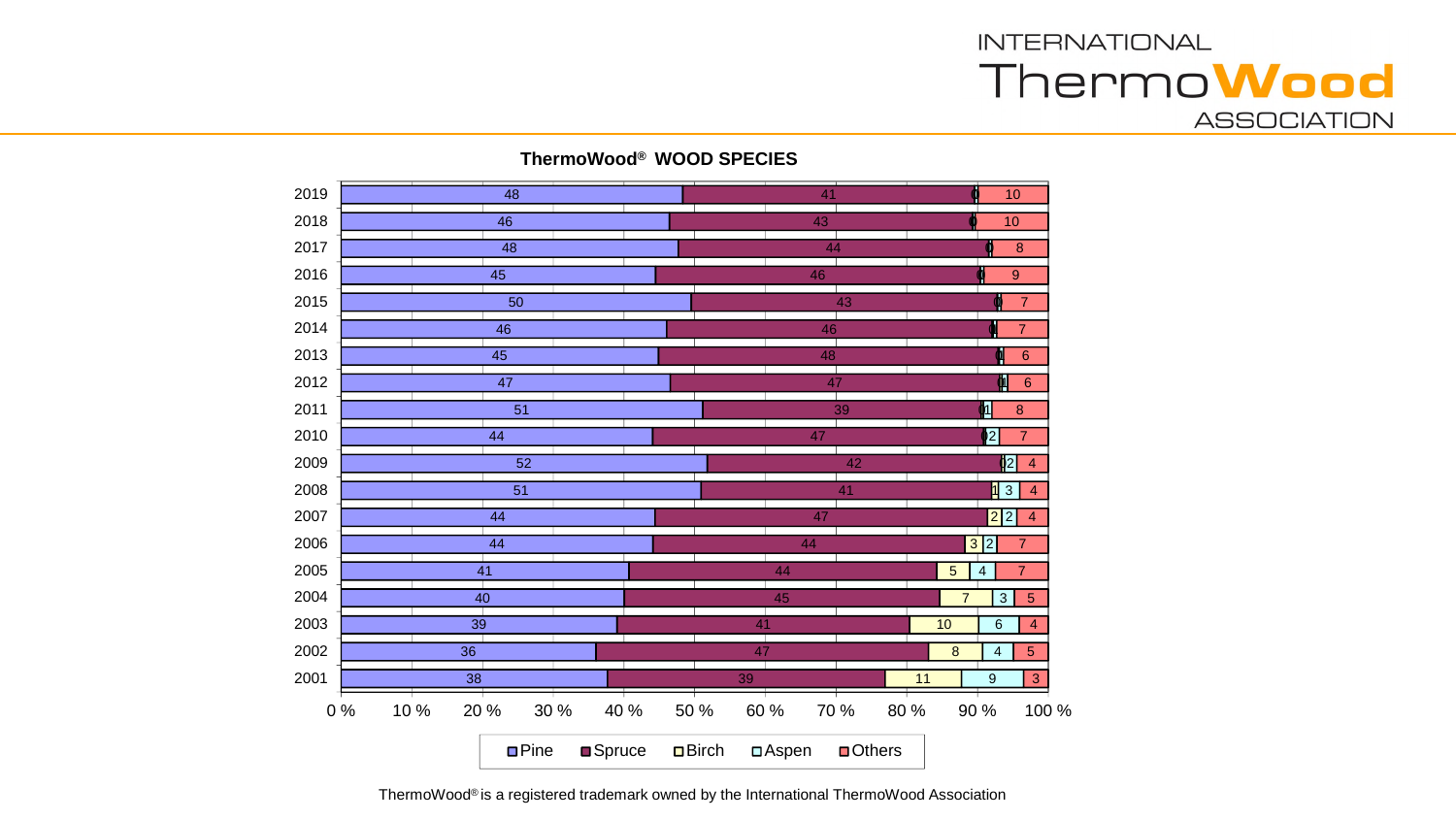#### **DEGREE OF PROCESSING**



ThermoWood® is a registered trademark owned by the International ThermoWood Association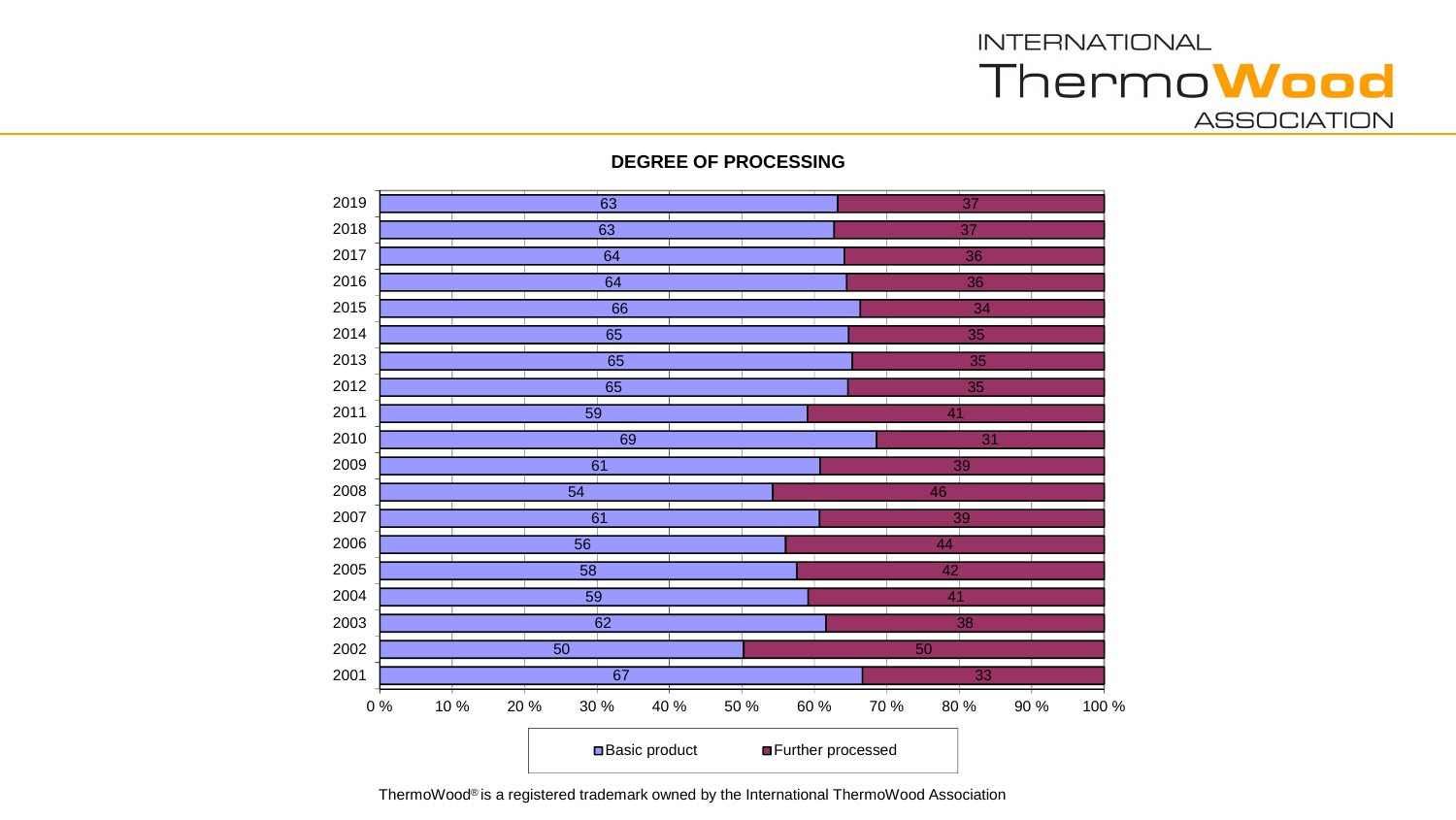**ThermoWood® TREATMENT CLASSES**



ThermoWood® is a registered trademark owned by the International ThermoWood Association